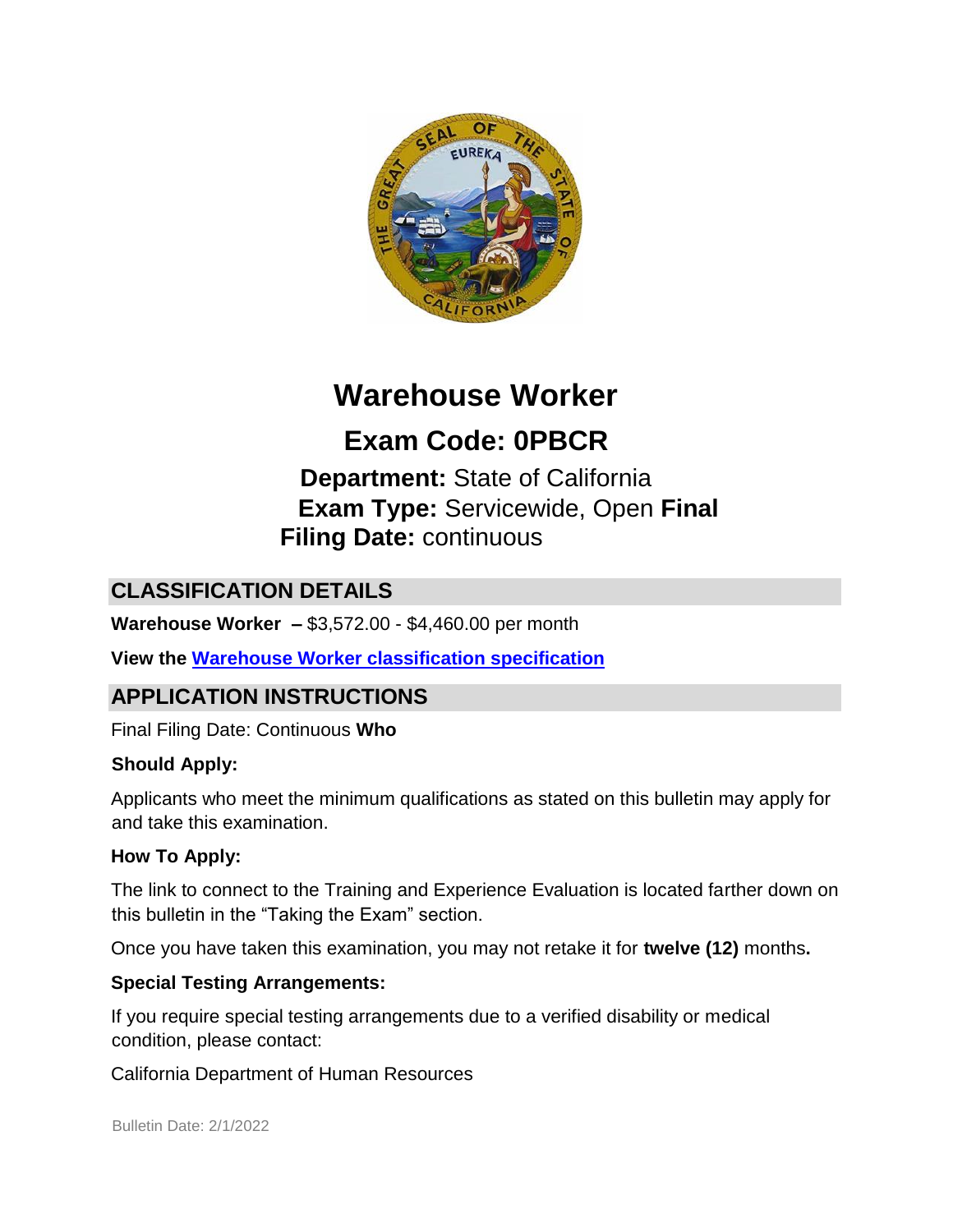CalCareer Service Center 1810 16<sup>th</sup> Street Sacramento, CA 95814

Phone: (866) 844-8671 Email: CalCareer@CalHR.CA.GOV

California Relay Service: 7-1-1 (TTY and voice)

TTY is a Telecommunications Device for the Deaf, and is reachable only from phones equipped with a TTY Device

# **MINIMUM QUALIFICATIONS**

All applicants must meet the education and/or experience requirements as stated on this exam bulletin to be accepted into the examination. Part-time or full-time jobs, regardless of whether paid or volunteer positions, and inside or outside California state service will count toward experience.

#### **Warehouse Worker**

Possession of a Class 3 California driver license valid for the operation of any two-axle single-motor vehicle and one towed vehicle (i.e., a trailer with a gross weight of 6,000 pounds or less).\* AND

#### **Either 1**

One year of experience in the California state service performing the duties of a Service Assistant (Warehouse and Stores).

#### **OR 2**

One year of experience assisting in the receipt, storage or issue of materials from a

centralized stockroom or warehouse.

(\*Applicants who do not possess the license will be admitted to the examination, but must secure the license prior to appointment.)

# **POSITION DESCRIPTION**

#### **Warehouse Worker**

Under supervision, to perform journeyperson work in the receipt, storage, inventory, and issue of materials; to use powered or nonpowered materials handling equipment as necessary; may instruct, lead or supervise inmates, wards or resident workers; and to do other related work.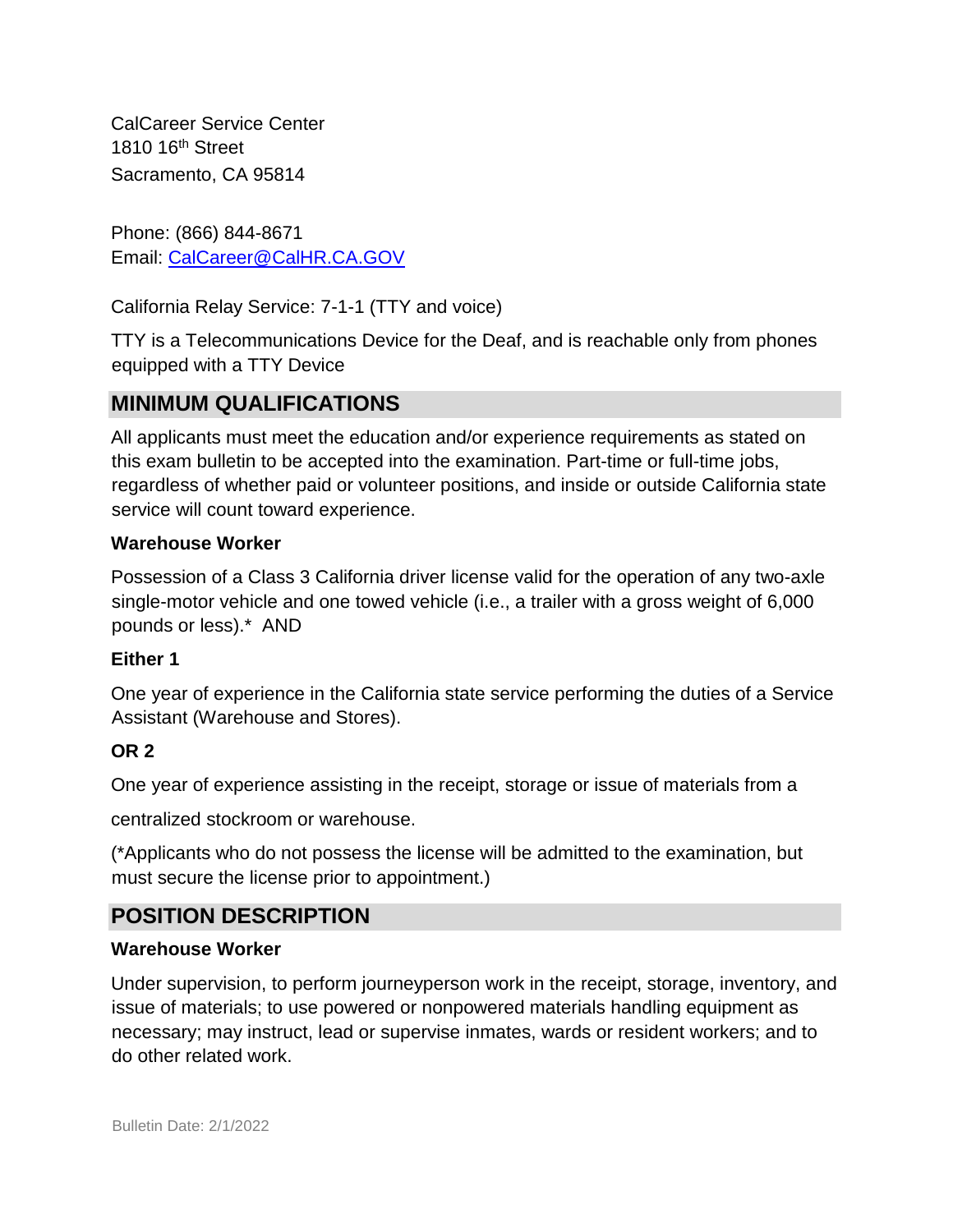## **EXAMINATION SCOPE**

This examination consists of the following components:

#### **Multiple Choice Written Examination –** Weighted 100% of the final score

The examination will consist solely of a multiple choice, written test designed to evaluate knowledge in the areas of:

- 1. Knowledge required of a Warehouse Worker
- 2. Reading Comprehension
- 3. Verification/Filing
- 4. Arithmetic Calculations

A final score of 70% must be attained to be placed on the eligible list.

In addition to evaluating applicants' relative knowledge, skills, and ability, as demonstrated by quality and breadth of education and/or experience, emphasis in each examination component will be on measuring competitively, relative job demands, each applicant's:

Knowledge of:

- 1. Methods, practices, and equipment used in receiving, storing, and shipping material and supplies
- 2. Methods of packing and unpacking material and supplies
- 3. Common forms and documents used in receiving and shipping departments of a governmental or commercial organization
- 4. Operation of forklift trucks and other types of materials handling equipment
- 5. Methods of taking inventories and maintaining simple inventory records.

Skill in:

Operation of powered materials handling equipment

Ability to:

- 1. Read and write English at a level required for successful job performance
- 2. Make accurate computations relating to warehouse work
- 3. Follow instructions

Special Personal Characteristics

Neatness and willingness to do heavy manual labor in either indoor or outdoor storage

areas.

#### Additional Desirable Qualification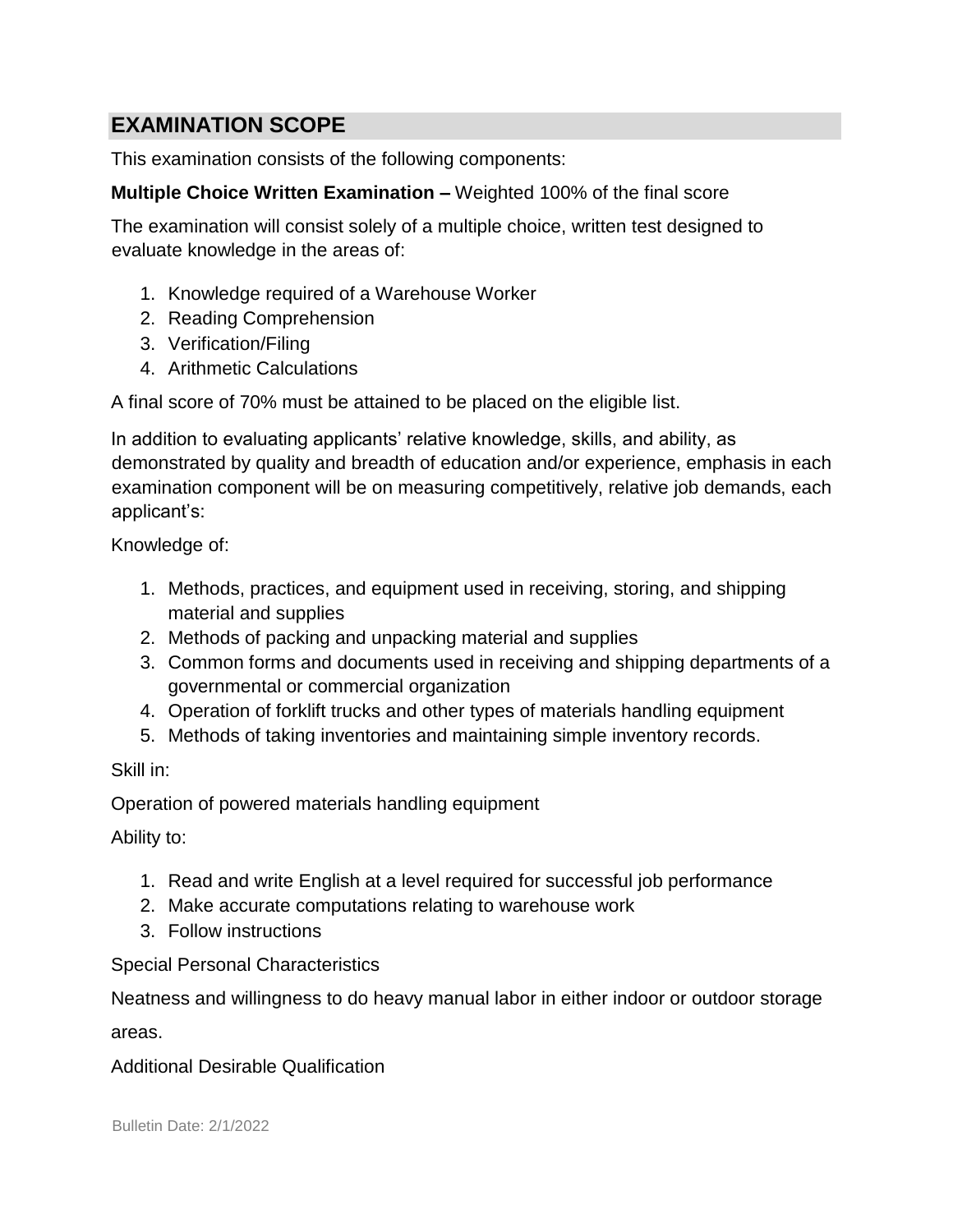Equivalent to graduation from high school.

#### **ELIGIBLE LIST INFORMATION**

A servicewide, open eligible list for the **Warehouse Worker** classification will be established for the State of California (all State of California departments, statewide).

The names of successful competitors will be merged onto the eligible list in order of final score regardless of exam date. Eligibility expires **twenty four (24) months** after it is established. Applicants must then retake the examination to reestablish eligibility. Veterans' Preference will be granted for this examination. In accordance with Government Codes 18973.1 and 18973.5, whenever any veteran, or widow or widower of a veteran achieves a passing score on an open examination, he or she shall be ranked in the top rank of the resulting eligible list.

Veterans status is verified by the California Department of Human Resources (CalHR). Information on this program and [the Veterans' Preference Application](https://www.jobs.ca.gov/CalHRPublic/Landing/Jobs/VeteransInformation.aspx) [\(](https://www.jobs.ca.gov/CalHRPublic/Landing/Jobs/VeteransInformation.aspx)Std. form 1093) is available online**.** Additional information on veteran benefits is available at the Department of Veterans Affairs.

Career Credits **will not** be added to the final score for this exam, because it does not meet the requirements to qualify for Career Credits.

## **PREPARING FOR THE EXAMINATION**

Here is a list of suggested resources to have available when applying for the examination.

**Employment History:** Employment dates, job titles, organization names and addresses, names of supervisors or persons who can verify your job responsibilities, and phone numbers of persons listed above.

**Education:** School names and addresses, degrees earned, dates attended, courses taken (verifiable on a transcript), persons or office who can verify education, and phone numbers of persons or offices listed above.

**Training:** Class titles, certifications received, names of persons who can verify your training, and phone numbers of persons listed above.

## **TAKING THE EXAMINATION**

**[Take the](https://www.jobs.ca.gov/CalHRPublic/Login.aspx?ExamId=0PBCR) [Warehouse Worker](https://www.jobs.ca.gov/CalHRPublic/Login.aspx?ExamId=0PBCR) [examination](https://www.jobs.ca.gov/CalHRPublic/Login.aspx?ExamId=0PBCR)**

Please note: If you need special testing arrangements, please select the Reasonable Accommodation box during the self-scheduling process.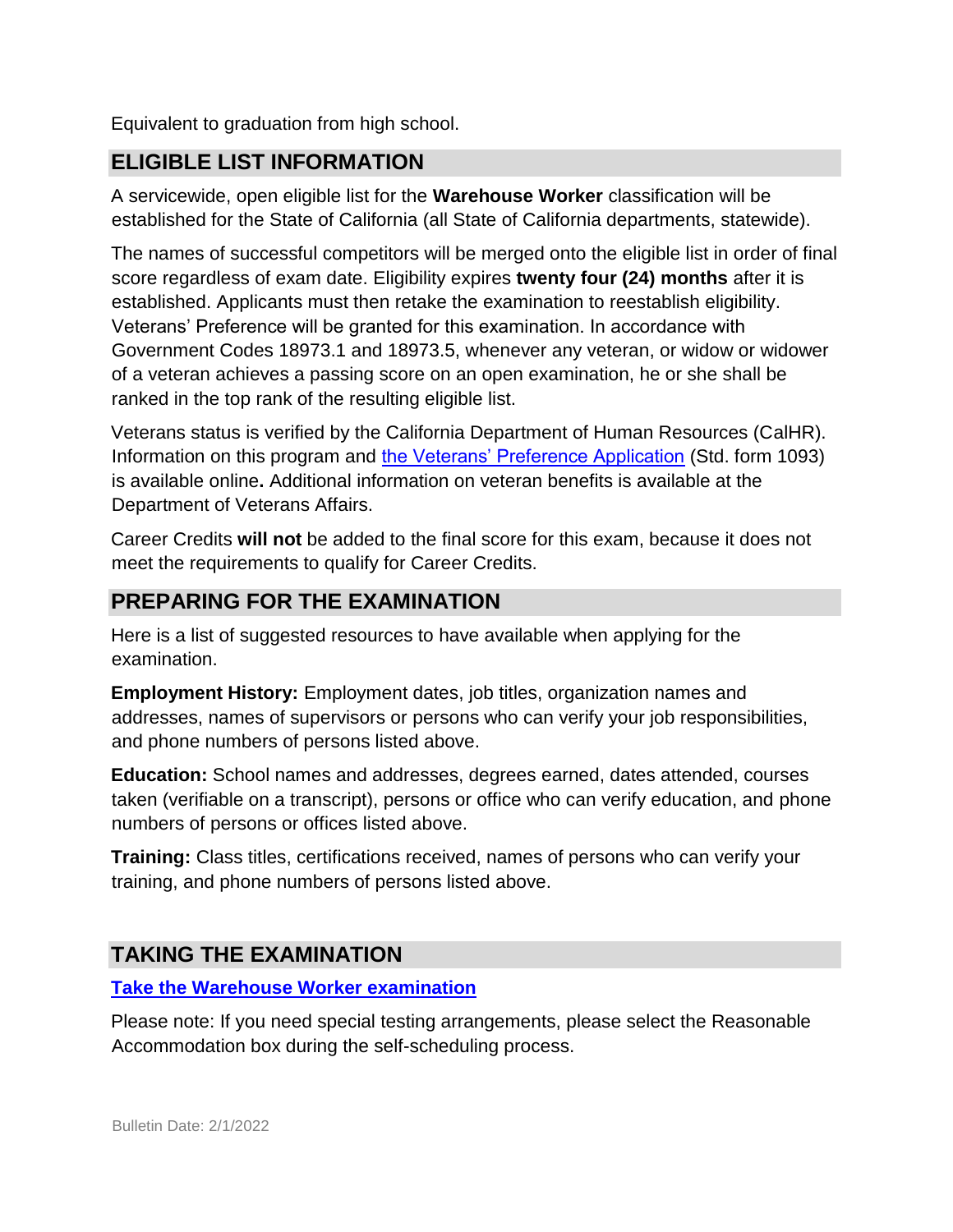## **TESTING DEPARTMENTS**

State of California (all State of California departments)

#### **CONTACT INFORMATION**

California Department of Human Resources

CalCareer Service Center 1810 16<sup>th</sup> Street Sacramento, CA 95814 Phone: (866) 844-8671 Email: CalCareer@CalHR.CA.GOV

California Relay Service: 7-1-1 (TTY and voice)

TTY is a Telecommunications Device for the Deaf, and is reachable only from phones equipped with a TTY Device.

# **EQUAL OPPORTUNITY EMPLOYER**

The State of California is an equal opportunity employer to all, regardless of age, ancestry, color, disability (mental and physical), exercising the right of family care and medical leave, gender, gender expression, gender identity, genetic information, marital status, medical condition, military or veteran status, national origin, political affiliation, race, religious creed, sex (includes pregnancy, childbirth, breastfeeding, and related medical conditions), and sexual orientation.

## **DRUG-FREE STATEMENT**

It is an objective of the State of California to achieve a drug-free State work place. Any applicant for State employment will be expected to behave in accordance with this objective, because the use of illegal drugs is inconsistent with the law of the State, the rules governing civil service, and the special trust placed in public servants.

#### **GENERAL INFORMATION**

Examination and/or Employment Application (STD 678) forms are available at the California Department of Human Resources, local offices of the Employment Development Department, and through your **[CalCareer Account.](http://www.jobs.ca.gov/)**

If you meet the requirements stated on this examination bulletin, you may take this examination, which is competitive. Possession of the entrance requirements does not assure a place on the eligible list. Your performance in the examination described in this bulletin will be rated against a predetermined job-related rating, and all applicants who pass will be ranked according to their score.